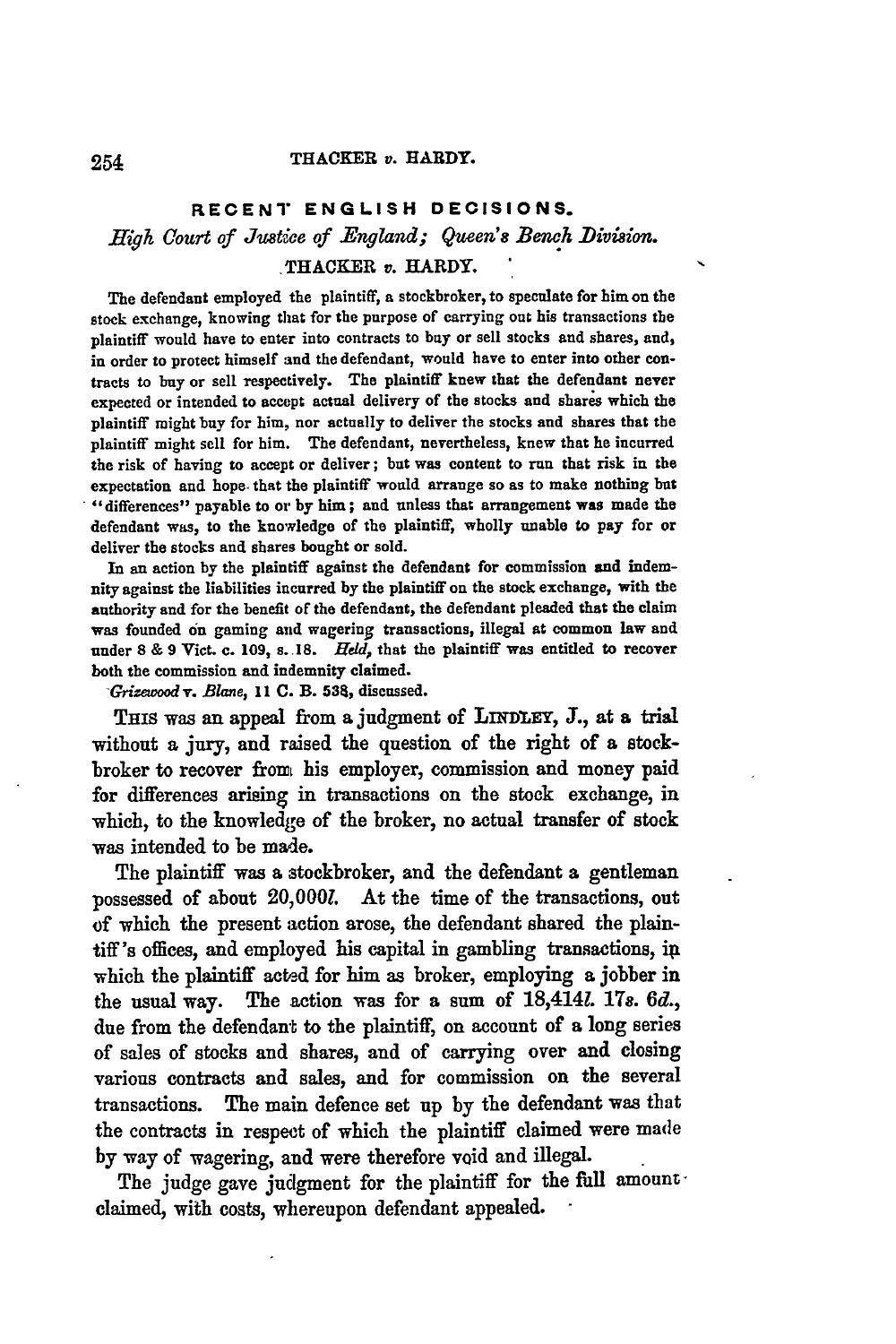### *Mackenzie,* for defendant.

*MJntyre, Q.* **C.,** and *Payne,* for plaintiff, were not called upon.

BRAMWELL, L. J.—I am of opinion that this judgment must be affirmed. The question is not what was the bargain between the jobber in the house and the defendant (the principal), through the intervention of a broker, but between the broker and the principal. It was admitted that these bargains are what they purport to be, bargains which gave the jobber a right to call upon the broker or principal to take the stock, and the broker a right to call upon the jobber to deliver, there was nothing in the dealing between the jobber and the broker, on behalf of the principal, by which the jobber could tell whether the transaction was one for an investment for the principal or for a speculation; and accordingly, Mr. *Mackenzie* does not rely on the bargain between the broker and the jobber being a gambling or wagering transaction. If the fact had been, as it was supposed erroneously in *Grizewood v. Blane,* (perhaps rightly enough on the evidence as it was understood), the judgment in that case would be quite right, but it was not so; all these bargains between the man in the house and the broker are real bargains, and mean what they say, though, very probably, when the time comes for their fulfilment another bargain may be made in lieu of the original one. Mr. *Mackenzie* admits this, but puts a new matter before us. **He** siys, assuming it to be true that the jobber or dealer in the house could enforce an exact perform. ance of the contracts, yet that the bargain between the plaintiff, who is suing, and who was the broker and not the jobber, and the defendant, was that, "though you, the broker, are to buy for me or sell for me, I am never to pay for the article bought, or take or deliver it and receive or pay the price accordingly, but you are, when the time arrives for my taking or paying the price, or delivering or receiving the article, to make another bargain with some one else or somehow; or in some way arrange so that I shall be enabled to set the one transaction off against the other, and neither have to deliver nor receive actual stock or the price of it."

**I** am not sure whether that was the bargain between the principal and broker; but most certainly it is not the bargain if you take an isolated case.

If **I** went to a broker and said, "I wish you would sell for me **10,000** consuls for the next account," and he did so, I clearly am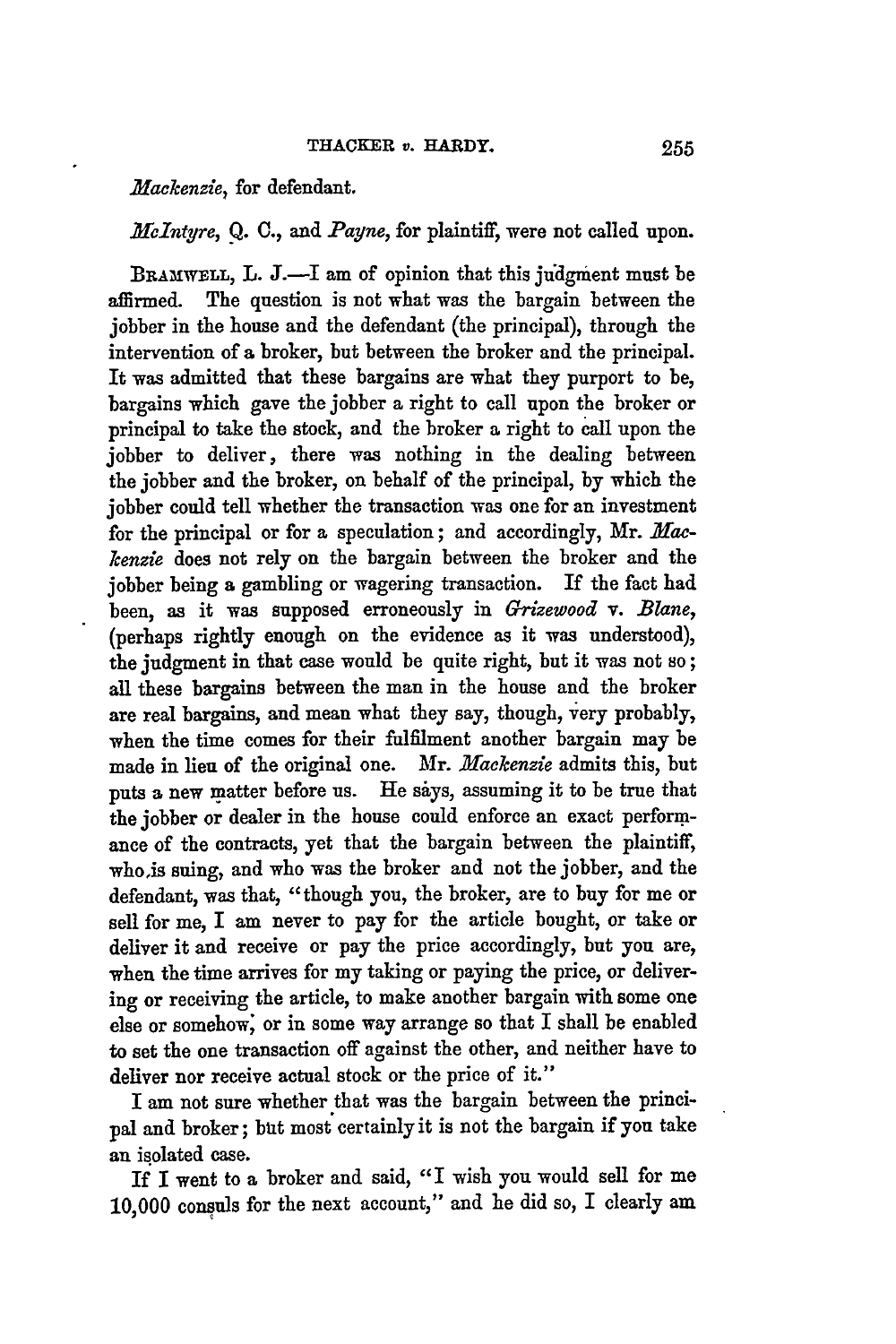of opinion that I should have no right to go to him afterwards and say, in the sense of his being bound to do it, "you must rebuy them for me; for he could say, "I am not bound to do so." Whether such an obligation or duty arises on the part of the broker in cases where there has been a continal mode of so transacting business may be more doubtful. If it could be proved that the principal had said, "I cannot take these things in reality, and **so** you must resell them," and the broker had said, "of course," or if he had used an expression to the effect that he would rather not do it, but had done it, it might be that a jury would find that the understanding between the parties was not that that state of things should go on *ad infinitum,* but that there was at least this arrangement between the broker and the principal, viz.: that every transaction for one account should be disposed of, quoad that account, **by** a transaction in a contrary sense, so that only the difference between the two should be paid. It is possible that one might conclude, under such circumstances, that the principal would have a right to say, "you made bargains for me **by** which **I** must deliver; you must undo those bargains **by** selling, so that I receive; the result will be that you can set off the two transactions, and I shall only have to pay you, or receive from you, the difference." That, however, is subject to this limitation, that the broker might say, "I am not bound to **do it;** I will try to do it if there is a market."

Whether or not I should come to that conclusion in the present case would require me to have a more minute knowledge of the facts than I have; but I will suppose, in favor of Mr. *Mackenzie* that that was the bargain between the two parties, and that the principal would have a right to say to the broker, "The transaction **you** entered into is for a purchase, and accordingly I am bound to receive the stock and pay for it; but I **call** upon you **by** virtue of the bargain **you** and I made when I employed you, to sell that stock for me, so that, instead of my taking and paying for it, I shall only have to take or pay the difference." In my opinion there is nothing in that transaction within the Gaming and Wagering Act, for it is quite clear that even in a bargain like that the principal would have a right to say, "I will not go on with these speculations, but  $I$  will take the article purchased and hold it as an investment." I have no doubt that that does continually happen, and that men who have bought with the hope of a rise, intending to sell again (not **to** any enormous extent, but men who have bought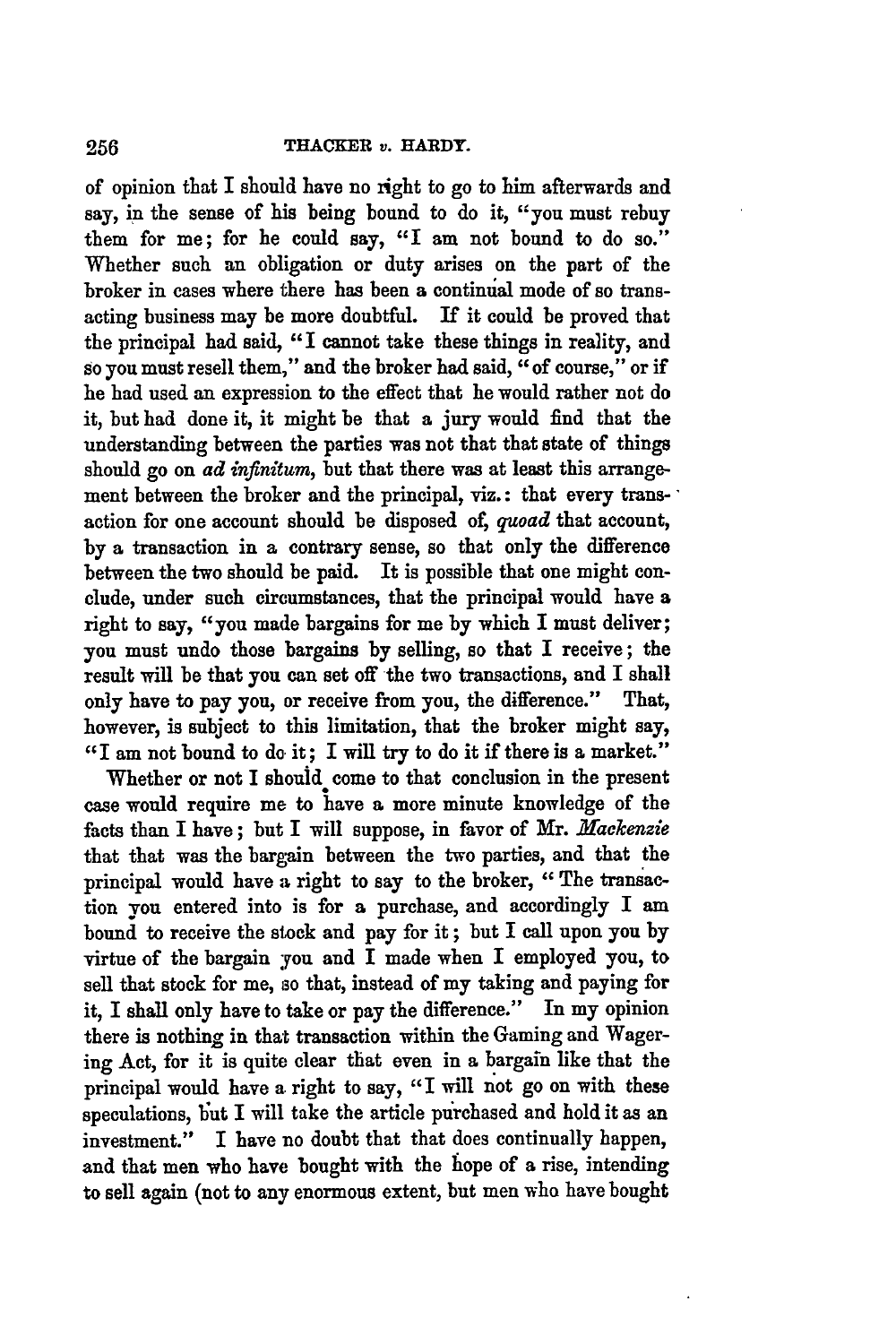for speculative purposes), have been met with a fall, and have been so disgusted at having to end the matter **by** reselling or continuing it on and paying continuations or backwardations, as the case might be, that they have under such circumstances found the money and taken the stock and paid for it; and so in that case the transaction comes to this, that the- principal has **a** right to say, "Well, I will take the stock I have bought (if it was a purchase), or deliver the stock I have sold," (if it was a sale) **;** or a ight to say, "You must try to end the transaction **by** buying or selling again." I say "try," for the broker might be unable to do so, and all he would be bound to do would be to endeavor to buy or sell again. What is there illegal in that? I employ you to buy with a right to call on you to sell if it does not suit me to take the article; what gambling or wagering is there between a broker or jobber in that case? Absolutely none. The broker can say it does not matter to me if the thing goes up or down; but in a case of wagering as to the price of stock it does matter to him. In *Grizewood* v. *.Blane,* it mattered to bath parties if the thing went up or down, but in the case I put that is not so, and there is no wager or gaming at all. The gamester in heart would be the principal, but the broker would not be wagering or gaming at all.

I am of opinion, therefore, even- if everything were found in *Mr. fackenzie's* favor, which he has suggested should be found, that this case would not be within the Gaming and Wagering Act. I will not, under the circumstances, say anything more about *Grizewood* **v.** *Blane*. The difference is that there the question was not between the broker and the principal, but between two principals-a jobber in the house, and a principal out of the house -and the case has no bearing on the present one.

Now, as to time bargains. Mr. Justice **LINDLEY** has shown what he understood to be a time bargain and an invalid one. A time bargain, merely because it is one, is not invalid. If a man were to undertake to sell me a crop of apples for next year, that is not invalid. But when, **by** a time bargain, you understand something different in reality from what it purports to be, and that, whereas it purports to be an agreement to deliver and sell an article on a particular day, it is really no such agreement, but is an agreement to pay what shall **be** the difference between the price when the bargain was made and the price at the future time they name; such

**VOL. XXVII.-33**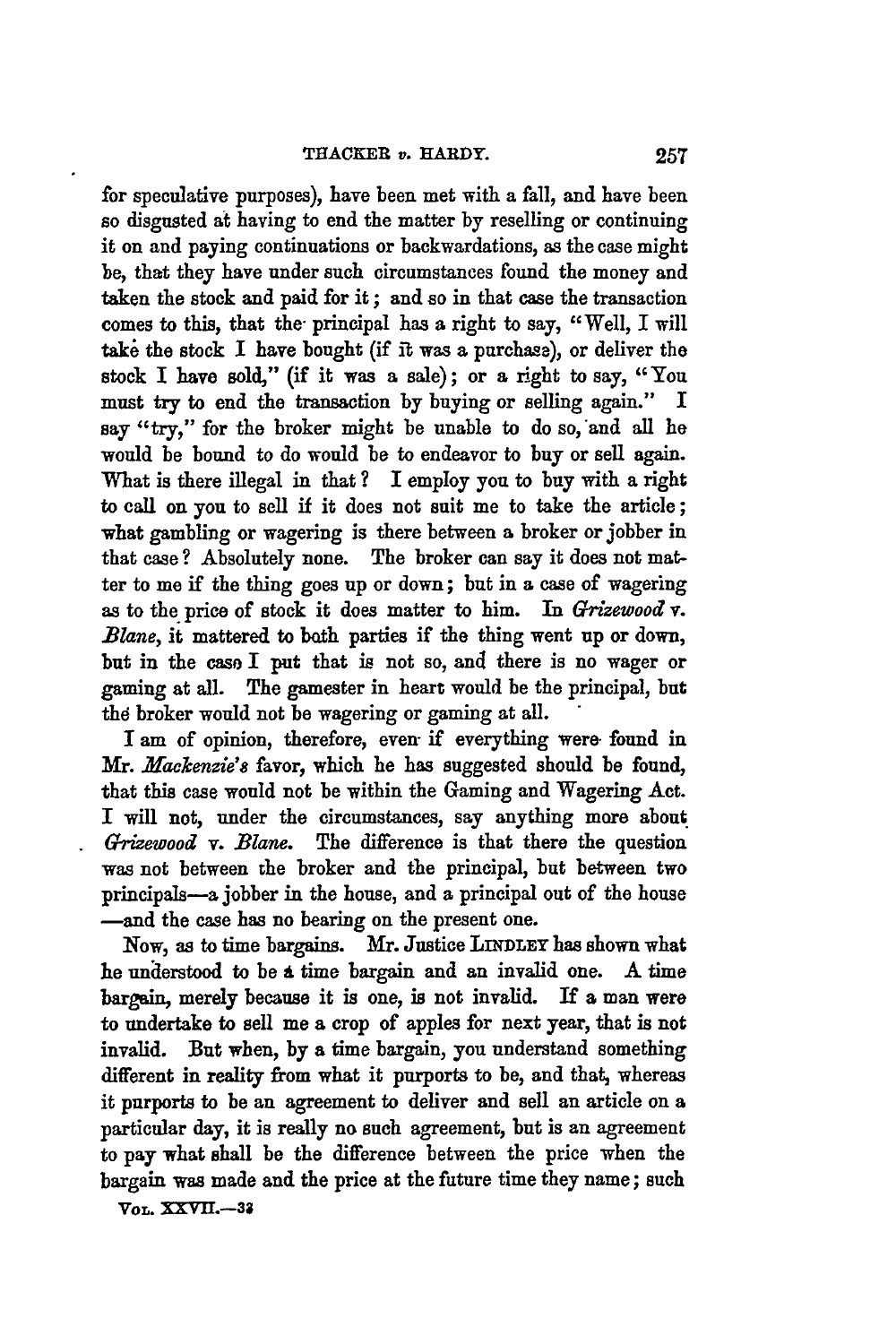an arrangement is something in the nature of a wager or gaming on the question of what would be the price.

On these grounds **I** am of opinion that this judgment must be affirmed.

It may be a shocking thing that there should be gaming on the stock exchange, but that is not the question we have to consider: and I am not sure that some place where people could speculate, and buy and sell, not with a view so much to making an investment **as** to making a profit, is not for the public benefit, for it is a certainty that **by** it markets can be found for persons who are so minded, and **I** believe that we are indebted to it for a great many of the railways and useful undertakings that we now have.

Appeal dismissed.

## BRETT and COTTON, L.JJ., delivered concurring opinions.

**I** Ever since the days of *Ilibblewhite v. McMorine,* it has generally been held that a contract for the sale and future delivery of personal property is not void at common law, merely because the seller did not then own the same, pro-Tided he had a bona **fide** intention of obtaining it **by** purchase, manufacture or otherwise, before the **de.y** of promised delivery. See *Stanton v. Emall,* **3** Sandf. **230** (1849); *Cassard* v. *Hinman, 1* Bosw. **207 (1857);** *Porter* v. *Viets,* **1** Biss. **177;** *Logan v. Musicc,* **81 Ill.** 415 **(1877) ;** *Wolcott* v. *Heath,* **78** Ill. 433 **(1875) ;** *Clarke v. Fcss,* **7** Biss. 540 **(1878),** a valuable case **on** this point.

Nor are such contracts void at common law merely because it is therein made optional in either party to fulfil it or not as he chooses. If a seller is willing to absolutely bind himself to sell and deliver at a certain price, and allow the buyer to take it or not at his option, there is no illegality in the contract. Whether it would be binding without some other consideration than *such* a promise to take is another question. And apparently a consideration is usually

advanced **by** the party who has the privilege **by** the contract. But aside from the question of consideration, optional contracts---in which one may be bound and the other not,-are of course not illegal at common law; *Giles v. Bradley, 2* Johns. Cas. **253 (1801) ;** *Disborough v. eison,* **3** Johns. Cas. **81 (1802);** *Pzzley* v. *Boynton,* **79 Ill. 351 (1875) ;** *Bigelow v. Benedict, 70 N.* Y. 202 **(1877).**

Optional contracts are sometimes forlidden **by** statute. Such is the case in Illinois and probably. elsewhere **:** Rev. Stat. **c. 38,** sect. **130.** But optional contracts in which the only option reserved is, on *what particular day,* within a given time, the seller shall deliver, are not contrary **to** the statute of Illinois **:** *Plxley v. Boynton,* **79 Ill. 351** *; Gilbert v. Gaugar,* **10 Ch.** Leg. News, **p.** 340 **(1877).**

**All** optional contracts, therefore, are not *per se* illegal. A bargain for an option may be legitimate and for a proper business object. But as such agreements can be readily prostituted to the worst kind of gambling ventures, their character may be weighed **by** a

**I ED. A.** L. **R.**

258

**I** Our readers will find a note upon the same subject, ante, **p. 229,** the two having been simultaneously prepared without knowledge of each other.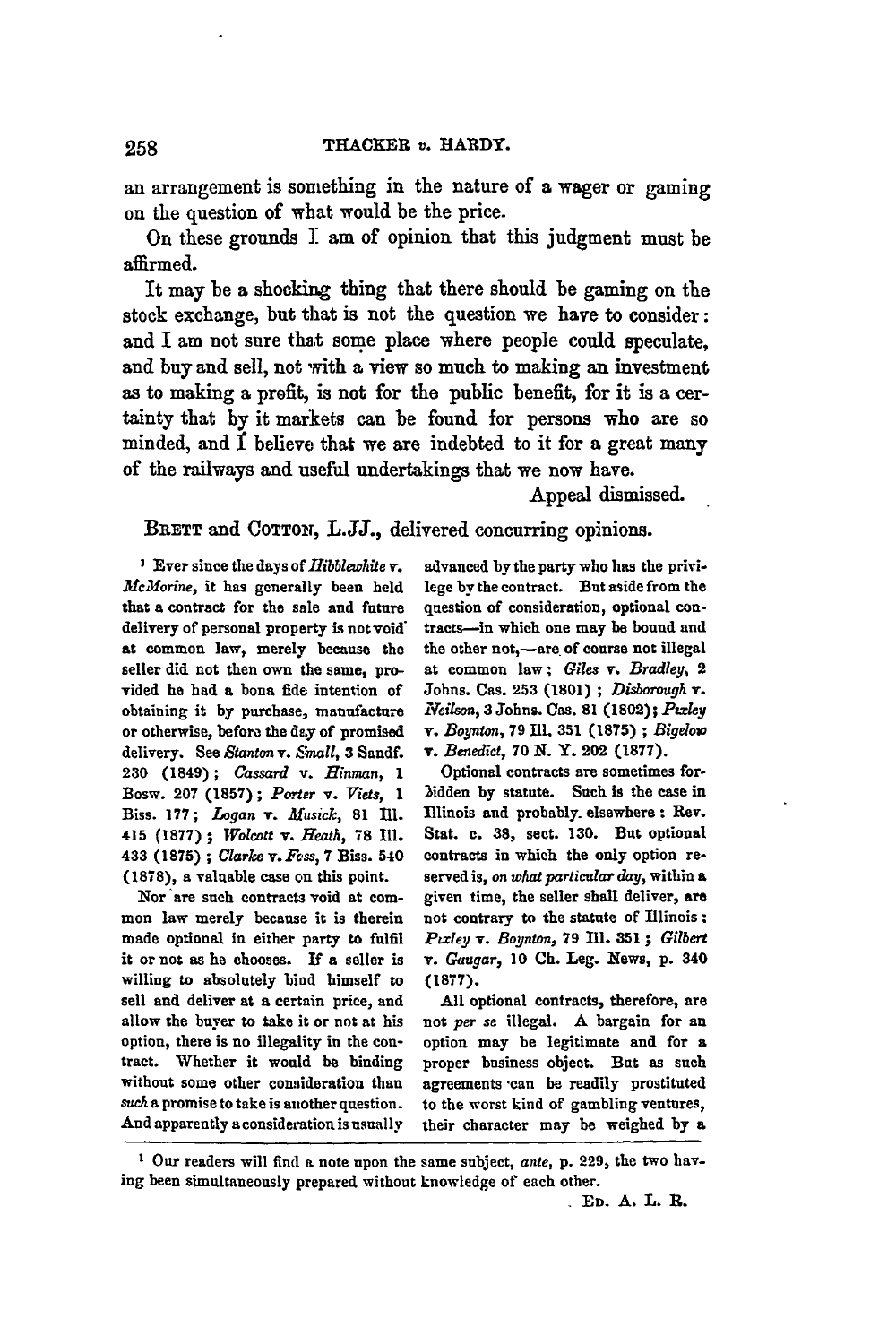jury in considering whether the bargain was a mere scheme to gamble upon the chance of prices. The form of the venture, aided **by** other evidence, may clearly indicate a purpose to wager upon the rise or fall in the price of an article, at some future day, and not to deal in the article as men usually do in that business. But gambling is not to be confounded with honest speculation. Therefore it was held in *Kirkpatrick v. Bonsal,* **72** Penn. St. **155 (1872),** that **the** court could not say that *on its face,* such a contract as the following was illegal **:**

"Nov. 10th **1870.** In consideration of **\$1000,** we agree to deliver B., should he call for it, during the first six months of **1871, 5000** barrels of oil. If said oil is called for, this call becomes a contract; ten days' notice shall be given, and **B.** agrees to receive and pay for the same cost on delivery, at  $10\frac{1}{2}$  cents a gallon." *And* a similar view was taken of **an** optional contract for gold, in *Bigelowv. Benedict,70N.Y.* 204 **(1877).** See also, *Barry* v. *Crosky,* 2 Johns. **&** Hem. 2 **(1861).**

It is real intention of the parties, which makes such contracts valid or invalid, and it has been thought that such unlawful intention must have been mu*tual,* in order to make the contract void. **A** secret intention of one party not to fulfil his contract unknown to the other would not have that effect **:** *Clarke v. Foss,* **7** Biss. 540 **(1878).** And the intention of the parties in making such contracts, is one of fact for the **jury,** to be determined if need be **by** extrinsic evidence **;** and the" admission of such evidence does not violate the rule that parol evidence is not admissible to contradict or vary **a** written agreement: *Cassardv. Hinman,* **1** Bosw. **207 (1857). And** see *rn re Morgan,* 2 DeGex, F. **& 3.634(1860).** Andof course the party himself, if a witness, may be asked what his real intention was **:** *Yerkes v. Salomnon,* **18 Han** 471 **(1877).**

Selling an article **"short,'!** is not therefore, *ipsofacto,* a wager and illegal. It may be evidence of a wager, but there must be other facts to characterize the transaction, and to show that the actual intention of the parties was to wager merely upon the prospective price: *Marton* v. *Gheen,* **75** Penn. St. **168 (1874)** *Smith v. Bouvier,* **70 Id. 325 (1872) ,** *Appleman v. Ysher,* 34 **51d.** 540 **(1871).**

These optional contracts are often styled, " puts" and " calls." A " put," in commercial language, is a contract in which the seller retains the privilege of delivering or not delivering the subject-matter of the sale at his option; and a "call" is one which in the buyer has the privilege of calling or not calling for it at the time named.

The law in regard to such contracts was carefully examined in *Chandler's Case,* **13** Am. Law Rep. *N.* **S. 310** (1874). There Chandler of Chicago, seeking to make a corner in oats for June 1872, purchased all the "cash oats," and took all the "options" offered him for June delivery, his object be**ing** to put all the oats in market, and compel those who had sold "options *"* for June to pay his price, or settle with him **by** paying the difference between the prices he paid for the options, **and** the price he should establish in June. He purchased about **2,500,000** bushels for cash, and bought June options for about **3,000,000** more. The total amount of oats in Chicago during the whole month of June was only about **3,500,000** bushels. As part of the arrangement for creating **a** comer, Chandler also sold what are called "puts," or privileges of deliver**ing** him oats during the month of June, for 41 cents a bushel, for which the other party paid  $\frac{1}{2}$  cent a bushel for the quantity named in the contract, which read thus: "Received of **A.** B. **\$50,** in consideration of which, we give him the privilege of delivering to us, or not, prior to **3** o'clock **P.** x. of June 30th **1872, 10,000** bushels oats, at 41 cents a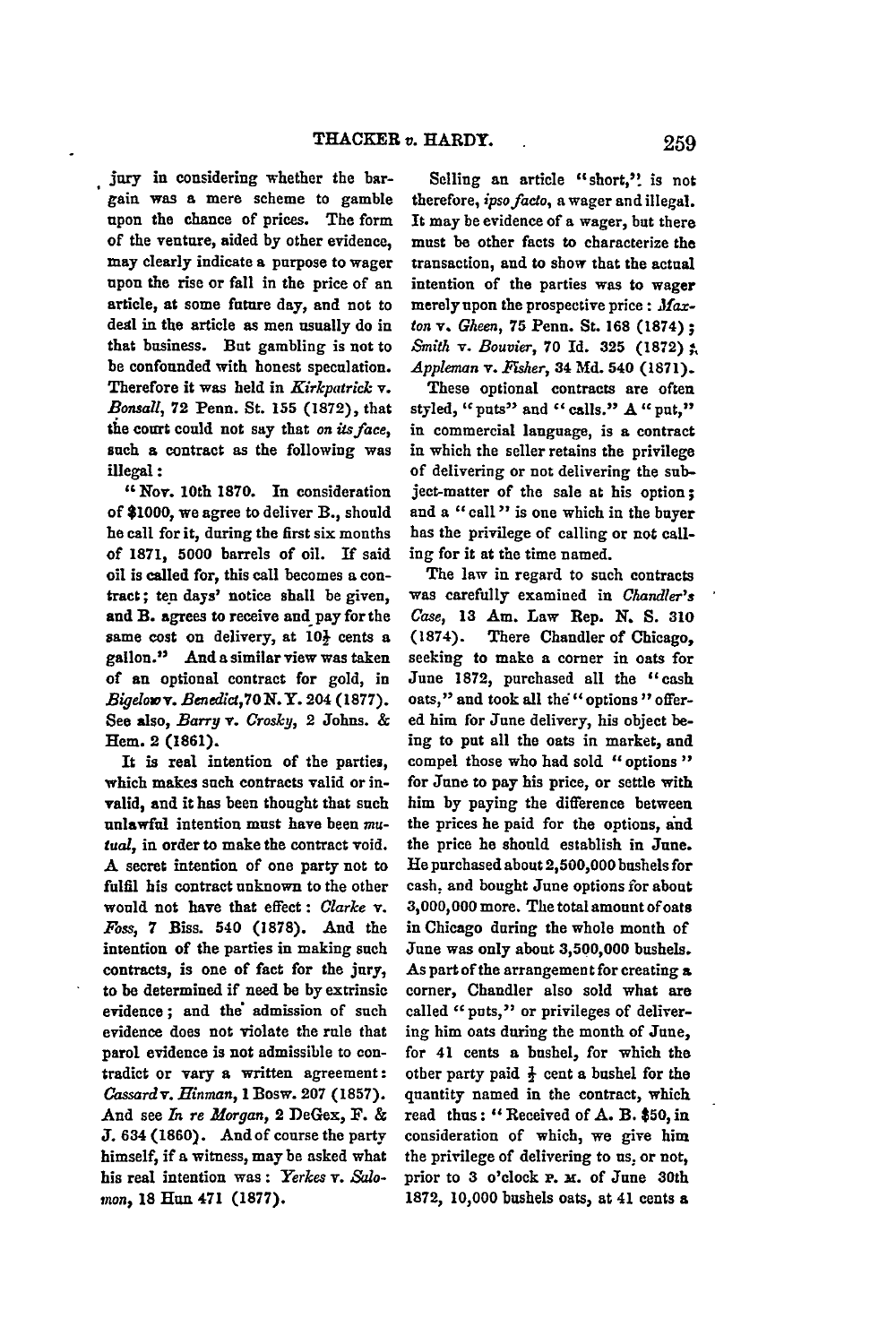bushel **;** .and if delivered, we agree to receive and pay for the same at the above rate." The total quantity contracted for **by** these "puts" was about **3,700,000** bushels, and for which Chandler received at the rate of **j** ceut a bushel, about **\$18,500.** Before the last day of June, oats declined about **26 cents a** bushel, and the holders of the puts claimed of Chandler the difference between the market price of the oats and 41 cents a bushel, which Chandler had agreed to pay, or about \$400,000. Chandler failed and went into bankruptcy, and the creditors sought to prove the amount of their loss against his estate; which **BLODGETT, J.,** disallowed, on the ground not only that the transaction was a wager, and contrary to the statute of Illinois, but also void at common law, as contrary to public policy. The opinion of Judge **BLODGETT** well deserves perusal. See also **Ex** parte *Young,* **6** Bissell **56, (1874) ;** *in re Green,* **7** Bissell **338 (1877).**

In *Brua's Appeal,* **55** Penn. St. 294 **(1867),** it was held that a contract to purchase stocks without the intention to deliver or receive them, is a gaming contract and void. And this was directly affirmed in *Swartz's Appeal,* **3** Brewst. **131 (1869).** In Pickering v. Cease, **<sup>79</sup>** Ill. **327 (1875),** it was held that a contract for the sale and future delivery of grain, **by** which the seller has the privilege of delivering or not delivering, and the buyer that of calling or not calling for the grain, as each may choose, and which on maturity is to be fulfilled **by** adjusting the differences in the market value, is an "optional contract," and in the nature of gambling transactions, and void even *at common law,* **as** well as under the statute of Illinois.

So in *Lyon* **v.** *Culbertson,* **83 Ill.** 34 **(1876),** it was held that **it** contract for the sale of grain in store, to **be** deliver**ed** at a future time, with a provision that the parties shall **put** up margins as security, and that if either party fails, **a** notice to put up further margins, according to the market price, the other may treat the contract as filled at the then market value, and recover the difference between such market price and the contract price, and without any offer to perform on his part, or showing an ability to perform, is illegal.

In *Rudolph v. Winters,* **7** Neb. **126 (1878),** the defendant deposited money in the plaintiff's hands, to be invested in grain options in Chicago, in which venture each party was to receive **a** proportion of the profits and bear the losses, and the loss largely exceeded the amount invested by both parties, which losses the plaintiff paid and charged the defendant. He was not allowed to recover. See also *Sampson* v. *Shaw,* **101** Mass. **145 (1869).**

Thus far the question of the validity of the contract seems to have arisen between the parties to it, and not between one party and his broker whom **he** had employed **to** negotiate the contract, as in *Tacker* v. *Hardy, supra.* Whether an agent may recover of his principal, may depend upon two considations: 1st, upon the language of the statute, if there be one, which prohibits such contract; and **2d,** upon the guilty participation of the broker or agent in aiding the party to violate the statute.

If **a** statute merely declares a contract void, but does not clearly make it *illegal,* an agent or broker who advances his funds or services **to** his principal to enable him **to** make or **fulfil** a merely void contract, is not precluded from recovering. Some contracts are void under the Statute of Frauds, but not **"1** illegal **;"** and any person who lends money to enable **a** party to fulfil a contract **void** under that statute, would be surprised to hear he could.not recover it back of the borrower ; and of course he could: Pawle *v. Gunn,* 4 Bing. **N. C.** 445.

But if the contract be made "illegal" **by** the statute, an agent who knowingly contributes **by** money or services to **en**able his principal to violate the law can not recover. It is for this reason that